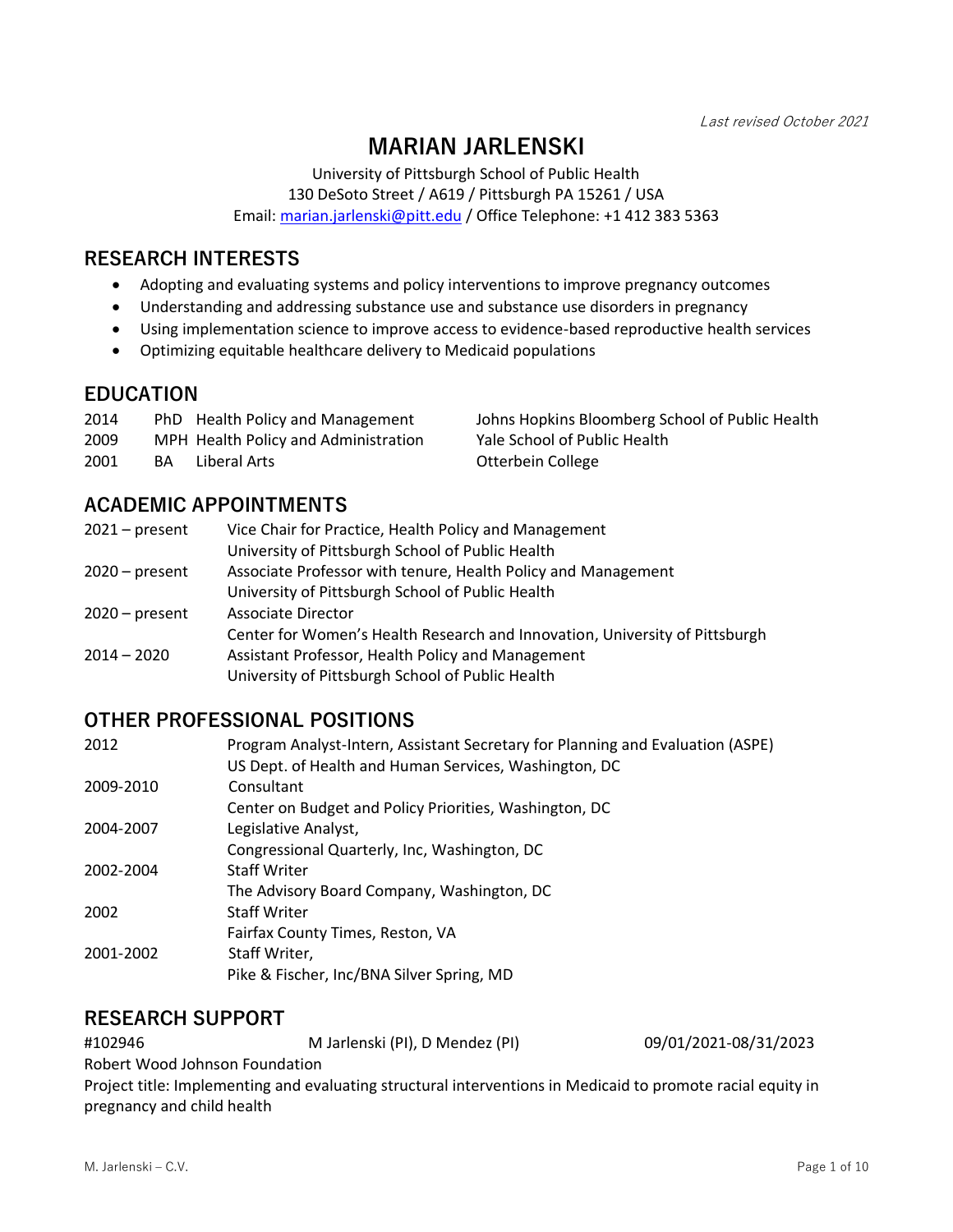The goal of this research project is to evaluate the implementation and early effects of policies to promote racial health in pregnancy and early childhood outcomes in Pennsylvania Medicaid. Role: Principal Investigator

R01 DA049759 EE Krans (PI), M Jarlenski (PI) 07/01/2020-06/30/2025 NIH/NIDA Project title: Project STEPuP: A prenatal provider education and training program to improve medicationassisted treatment use during pregnancy and maternal and child health outcomes The goal of this research project is to implement and test a provider- and system-level intervention to improve opioid use disorder treatment in pregnancy and postpartum to improve maternal and child health. Role: Principal Investigator R01 DA045675 M Jarlenski (PI), EE Krans (PI) 09/30/2018-08/31/2023 NIH/NIDA Project title: Availability, accessibility, and structure of opioid use disorder treatment and maternal and child health outcomes The goal of this research project is to advance knowledge about how access to and quality of opioid use disorder treatment in pregnancy and postpartum impact maternal and child health. Role: Principal Investigator R01 DA045675-S3 M Jarlenski (PI), EE Krans (PI) 09/30/2020-08/31/2023 NIH/NIDA The goal of this research project grant supplement is to understand the health effects of the COVID19 global pandemic for persons with opioid use disorders in pregnancy and postpartum. Role: Principal Investigator 75R60219D00016 O'Brien-Strain (PI) 05/22/2020-09/21/2024 Health Resources and Services Administration Evaluation of the Rural Maternity and Obstetrics Management Strategies (RMOMS) Program The goal of this research is to provide ongoing assistance on evaluation of a rural obstetric care model, including data collection, defining data elements and outcomes, and resolve data collection challenges. Role: Consultant #4000018870 AE James (PI) 01/01/2017-06/30/2022 Commonwealth of Pennsylvania Project Title: Research and data analysis to advance maternal and child health This project provides ongoing research and technical assistance pertaining to quality of maternal and child health utilization and outcomes to the Pennsylvania Medicaid program. Role: Co-Investigator **Completed Research Support** R01 DA048029 JM Donohue (PI) 4/01/2019 - 9/30/2021 NIH/NIDA

Project Title: Examining the quality of opioid use disorder treatment in a Medicaid research network The goal is to harness a Medicaid Distributed Research Network to assess OUD treatment performance and examine the impact of recent Medicaid policy changes on performance. Role: Co-Investigator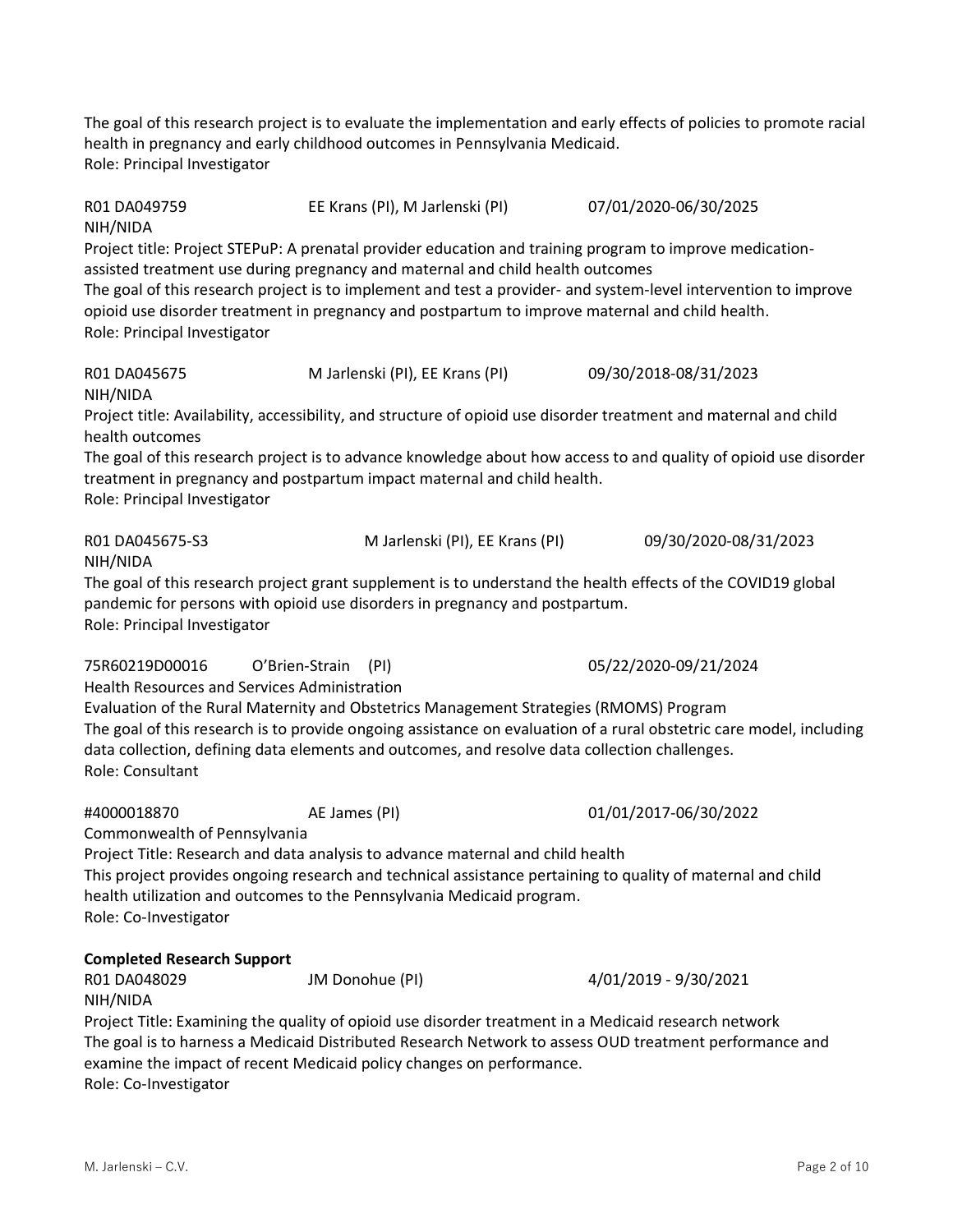# 2018-40 JM Donohue (PI) 12/1/2018 – 12/31/2020 The Benter Foundation Project Title: Machine Learning and Opioid Overdoses This project addresses a critical gap in our understanding of the opioid crisis by estimating the risk of long-term opioid use and its sequelae due to excess prescribing of opioids for acute pain. Role: Co-Investigator

#### #713958 D Burke (PI) 11/01/2018 - 3/31/2020

Aetna Foundation Project Title: Pennsylvania Opioid Data Dashboard

This expansion of the Opioid Data Dashboard will provide stakeholders, policymakers, academics, and the general public with storytelling tools and predictive trends to respond to the epidemic with novel prevention, intervention and treatment activities and services.

Role: Co-Investigator

K12 HD043441 Y Sadovsky (PI), M McNeil (PD) 12/01/2015-05/31/2019 NIH/HD/NICHD Program title: Building Interdisciplinary Research Careers in Women's Health in Pittsburgh

Scholar project title: Effects of state prenatal substance use policies on access to treatment and birth outcomes The BIRCWH training program is offered to academic faculty in the University of Pittsburgh Schools of Health Sciences and MWRI who seek exceptional interdisciplinary training across a woman's lifespan. The goal of the project is to investigate the effects of state prenatal substance use reporting and treatment policies on prenatal substance use treatment, maternal substance use, and adverse birth outcomes. Role: Scholar

F31 DA035007 M Jarlenski (PI) 08/01/2013-05/22/2014

#### NIH/NIDA

Project title: Effects of State Medicaid Policies on Prenatal Smoking and Infant Health Outcomes The goal of this individual doctoral research fellowship was to study how state Medicaid policies affected smoking status during pregnancy, use of smoking cessation services during pregnancy, and infant health outcomes in the U.S.

Role: Principal Investigator

## **PEER-REVIEWED PUBLICATIONS**

*\* Indicates publication led by a mentee.*

- 72 Jarlenski M, Chen Q, Gao A, Rothenberger S, Krans EE. Medication for opioid use disorder and pregnancyassociated morbidity among women with opioid use disorder in the US. *JAMA Network Open.* Revise and resubmit.
- 71 \*Gao A, Drake C, Chen Q, Krans EE, Jarlenski M. Explaining racial-ethnic disparities in receipt of medication for opioid use disorder in pregnancy. *J Addict Med.* Revise and resubmit.
- 70 \*Chin J, Jarlenski M, Orr K, Cuddleback M, Zimo J, Judge-Golden C, Borrero S. Pharmacy availability of emergency contraception in southwestern Pennsylvania: A simulated patient study. *Contraception: X.* 2021; In Press.
- 69 \*Cartus A, Himes KP, Bodnar LM, Jarlenski M, Naimi A. Can ensemble machine learning improve the accuracy of severe maternal morbidity screening in a perinatal database? *Epidemiology.* 2021; In press.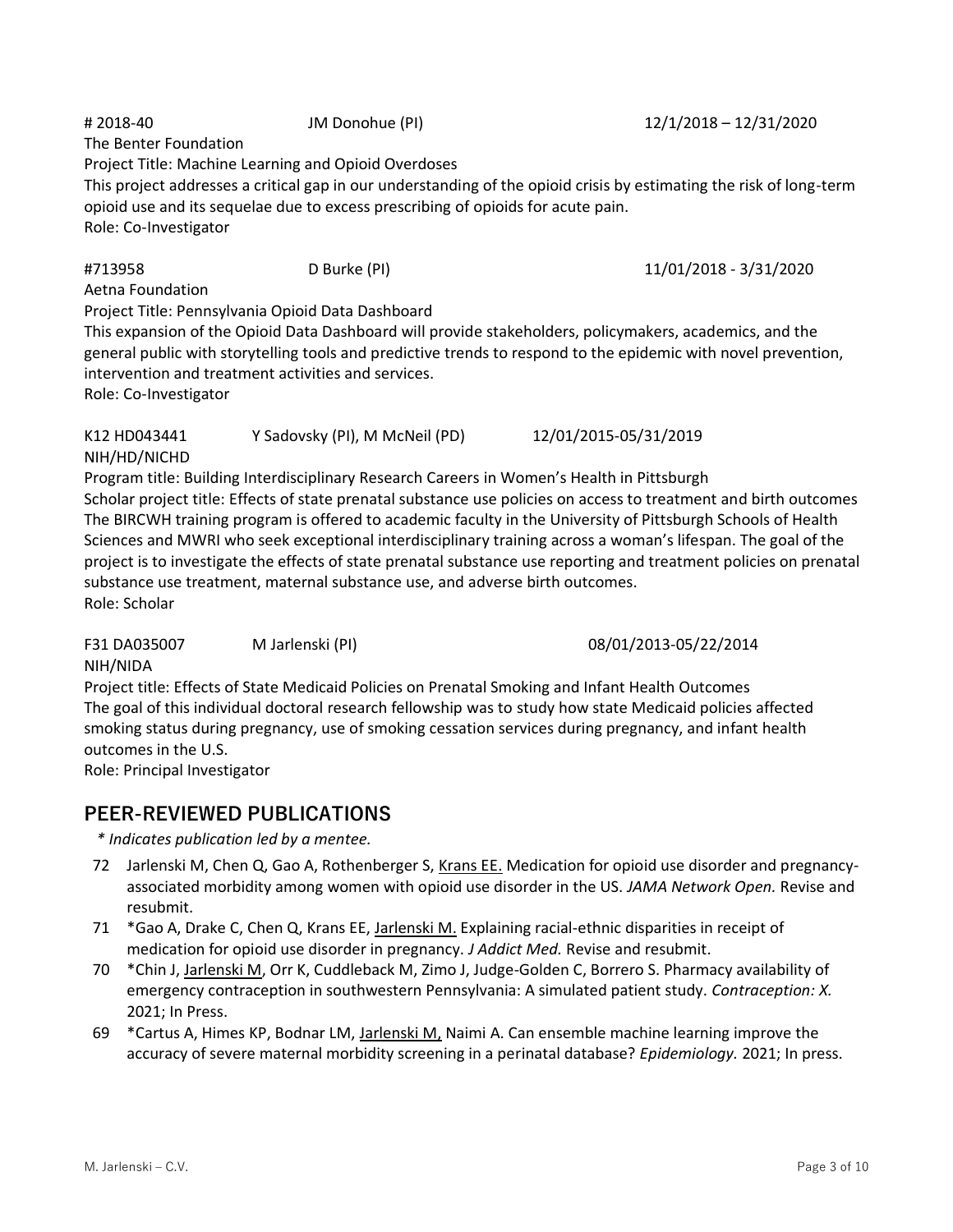- 68 \*Gao YA, Jarlenski M, Chen Q, Krans EE. Differences in coronavirus disease 2019 screening, diagnosis, and hospitalization rates among U.S. pregnant women with and without a substance use disorder. *Am J Obstet Gynecol.* 2021; In press.
- 67 \*Cartus A, Jarlenski M, Hime KP, James AE III, Naimi A, Bodnar LM. Adverse cardiovascular events following severe maternal morbidity. *Am J Epidemiology.* 2021; In press.
- 66 Medicaid Outcomes Distributed Research Network; Donohue JM, Jarlenski M, Kim JY, Tang L, Ahrens KA, Allen L, Austin A, Barnes AJ, Burns M, Chung-Chou CA, Clark S, Cole E, Crane D, Cunningham P, Idala D, Junker S, Lanier P, Mauk R, McDuffie MJ, Mohamoud S, Pauly N, Sheets L, Talbert J, Zivin K, Gordon AJ, Kennedy S; Medicaid Outcomes Distributed Research Network (MODRN). Use of medications for treatment of opioid use disorder among US Medicaid enrollees in 11 states, 2014-2018. *JAMA.* 2021; In press.
- 65 Krans EE, Kim JY, Chen Q, Rothenberger S, James AE III, Kelley D, Jarlenski M. Outcomes associated with use of medications for opioid use disorder during pregnancy. *Addiction.* 2021; epub ahead of print.
- 64 Jarlenski M. Medicaid policy and pregnancy outcomes: Toward a reproductive autonomy framework. *Am J Epidemiology.* 2021; epub ahead of print.
- 63 \*Hollander MAG, Cole ES, Sabik LM, Chang CC, Kahn JM, Jarlenski M, Donohue JM. Emergency department and ambulatory care visits in the first 12 months under Medicaid expansion: A group-based trajectory analysis. *Ann Emerg Med.* 2021; epub ahead of print.
- 62 Jarlenski M, Krans EE. Co-occurring substance use disorders identified among delivery hospitalizations in the United States. *J Addict Med.* 2020;In press.
- 61 Jarlenski M, Kim JY, Ahrens KA, Allen L, Austin A, Barnes AJ, Crane D, Lanier P, Mauk R, Mohamoud S, Pauly N, Talbert J, Zivin K, Donohue JM. Healthcare patterns of pregnant women and children affected by opioid use disorder in 9 state Medicaid populations. *J Addict Med.* 2020;In press.
- 60 Bleich SN, Soto MJ, Jones-Smith JC, Wolfson JA, Jarlenski M, Dunn CG, Frelier JM, Herring BJ. Association of chain restaurant advertising spending with obesity in US adults. *JAMA Netw Open.* 2020;10:e2019519.
- 59 Jarlenski M, Krans EE, Chen Q, Cartus A, Zivin K, Bodnar LM. Substance use disorders and risk of severe maternal morbidity in the United States. *Drug Alcohol Depend.* 2020; epub ahead of print.
- 58 \*Eom KY, Jarlenski M, Scheon R, Robertson L, Sabik L. Sex Differences in the Impact of Affordable Care Act Medicaid expansion on Colorectal Cancer Screening. *Prev Med.* 2020; epub ahead of print.
- 57 Jarlenski M, Paul N, Krans EE. Polysubstance use among pregnant women with opioid use disorder in the United States, 2007-2016. *Obstet Gynecol.* 2020;136:556-64.
- 56 Jarlenski M, Krans EE, Donohue JM, Kim JY, Kelley D, Stein BD, James AE, Bogen DL. Five-year outcomes among children with in-utero opioid exposure in Medicaid. *Health Aff(Millwood).* 2020;39:247-55.
- 55 Drake C, Jarlenski M, Zhang Y, Polsky D. Market Share of US Catholic Hospitals and Associated Geographic and Network Access to Reproductive Health Services. *JAMA Netw Open.* 2020;3:e1922053.
- 54 Bleich SN, Jones-Smith JC, Jarlenski M, Wolfson JA, Frelier JM, Tao H, Hu Y, Zink A, Dunn CG, Soto MJ, Herring BJ. Impact of changes in chain restaurant calories over time on obesity risk. *J Gen Int Med.* 2020; 35:1743-50.
- 53 \*Hollander MAG, Krans EE, Stein BD, Donohue JM, Jarlenski M. Association between opioid prescribing in Medicare and pharmaceutical company gifts by physician specialty. *J Gen Int Med.* 2019;35:2451-8.
- 52 \*Koma JW, Vercammen KA, Jarlenski M, Frelier JA, Bleich SN. Sugary drink consumption among children by Supplemental Nutrition Assistance Program status. *Am J Prev Med*. 2019;58:69-78.
- 51 Krans EE, Kim JY, James AE III, Kelley D, Jarlenski MP. Medication-assisted treatment utilization among pregnant women with opioid use disorder. *Obstet Gynecol.* 2019; 133:943-51.
- 50 Frelier JM, Moran AJ, Vercammen KA, Jarlenski MP, Bleich SN. Trends in calories and nutrients of beverages in US chain restaurants, 2012-2017. *Am J Prev Med.* 2019;57:231-40.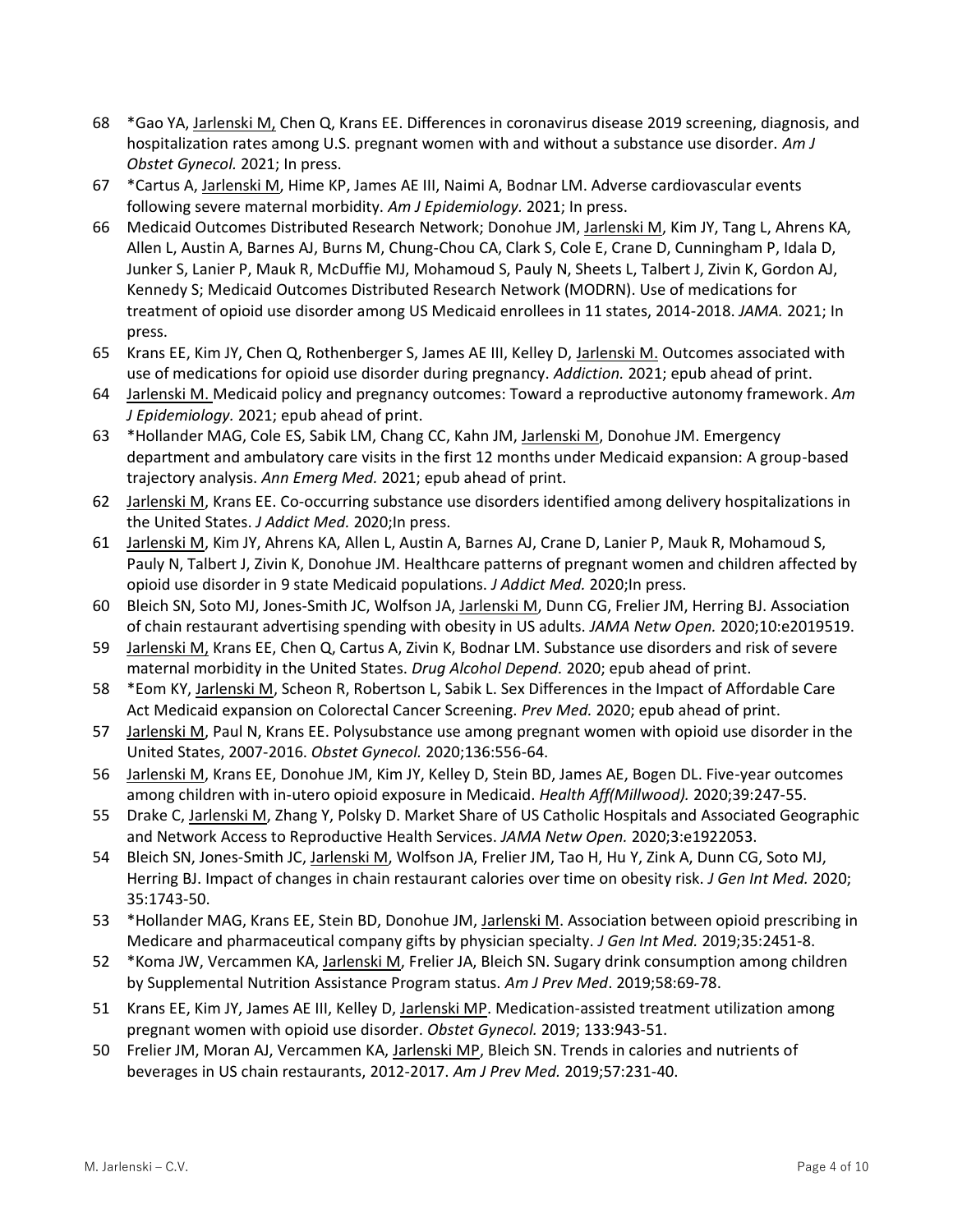- 49 \*Patton P, Kim JY, Krans EE, Jarlenski M. Postpartum preventive healthcare utilization among women with opioid use disorder before and after Medicaid expansion. *Substance Abuse.* 201940:371-7.
- 48 \*Parekh N, Jarlenski M, Kelley D. Disparities in access to care and emergency department utilization in a large Medicaid program. *J Health Dispar Res Pract.* 2018;epub ahead of print.
- 47 \*Hollander MAG, Jarlenski MP, Donohue JM, Cole ES, Kelley D, Krans EE. Medical specialty of buprenorphine prescribers for pregnant women with opioid use disorder. *Am J Obstet Gynecol.*  2019;220:502-3.
- 46 Chang JC, Tarr JA, Holland CL, DeGenna NM, Richardson GA, Rodriguez KL, Sheeder J, Kraemer KL, Day NL, Rubio D, Jarlenski M, Arnold RM. Beliefs and attitudes regarding prenatal marijuana use: Perspectives of pregnant women who report such use. *Drug Alcohol Depend.* 2019;196:14-20.
- 45 Jarlenski M, Minney S, Hogan C, Chang JC. Obstetric and pediatric provider perspective on mandatory reporting of prenatal substance use. *J Addict Med.* 2019;34:258-63.
- 44 Lo-Ciganic WH, Donohue JM, Kim JY, Krans EE, Jones BL, Kelley D, James AE, Jarlenski MP. Adherence trajectories of buprenorphine therapy among pregnant women in a large state Medicaid program in the United States. *Pharmacoepidemiol Drug Saf.* 2019;28:80-9.
- 43 Krans EE, Kim JY, James AE, Kelley DK, Jarlenski M. Postpartum contraceptive use and interpregnancy interval among women with opioid use disorder. *Drug Alcohol Depend.* 2018;185:207-13.
- 42 Jarlenski M, Koma JW, Zank J, Bodnar LM, Tarr JA, Chang JC. Media portrayal of prenatal and postpartum marijuana use in an era of scientific uncertainty. *Drug Alcohol Depend.* 2018;187:16-22.
- 41 \*Parekh N, Donohue JM, Corbelli J, Men A, Kelley D, Jarlenski M. Screening for Sexually Transmitted Infections after Cervical Cancer Screening Guideline and Medicaid Policy Changes: A Population-Based Analysis. *Med Care*. 2018; In Press.
- 40 \*Parkeh N, Jarlenski M, Kelley D. Prenatal and postpartum care disparities in a large Medicaid program. *Mat Child Health J.* 2018;22:429-37.
- 39 \*Saunders J, Jarlenski M, Levy R, Kozhimannil K. Federal and state policy efforts to address maternal opioid misuse: Gaps and challenges. *Women's Health Issues.* 2018;28:130-36.
- 38 \*Koma JW, Donohue J, Barry CL, Huskamp HA, Jarlenski M. Medicaid coverage expansions and cigarette smoking cessation among low-income adults. *Med Care.* 2017; 55:1023-29.
- 37 Jarlenski M, Koma JW, Zank J, Bodnar LM, Bogen DL, Chang JC. Trends in perception of risk of regular marijuana use among U.S. pregnant and non-pregnant reproductive-aged women. *Am J Obstet Gyn.*  2017; 217:705-7.
- 36 Jarlenski M, Rocco P, Tipirneni, Kennedy AJ, Guntari N, Donohue J. Shaping health policy for low-income populations: An assessment of public comments in a new Medicaid waiver process. *J Health Polit Policy Law*. 2017; 42:1039-64.
- 35 \*Parekh N, Corbelli J, Donohue J, Men A, Jarlenski M. Rethinking how to measure the appropriateness of cervical cancer screening. *Ann Int Med*. 2018;167:445-6.
- 34 Bleich SN, Moran AJ, Jarlenski MP, Wolfson JA. Higher-calorie menu items eliminated in large chain restaurants. *Am J Prev Med.* 2018;54:214-20.
- 33 Wolfson JA, Moran AJ, Jarlenski M, Bleich SN. Trends in sodium content of menu items in large chain restaurants in the U.S. *Am J Prev Med.* 2018; 54:28-36.
- 32 Jarlenski M, Barry CL, Gollust S, Graves A, Kennedy-Hendricks A, Kozhimannil KB. Poly-substance use among US reproductive-age women with non-medical opioid use. *Am J Public Health.* 2017; 107:1308-10.
- 31 Jarlenski M, Hutcheon JA, Bodnar LM, Simhan HN. Medicaid coverage of medically necessary abortion and severe maternal morbidity and mortality. *Obstet Gynecol.* 2017; 129:786-94.
- 30 Kozhimannil KB, Graves A, Jarlenski M, Kennedy-Hendricks A, Gollust S, Barry CL. Non-medical opioid use and sources of opioids among pregnant and non-pregnant reproductive-aged women. *Drug Alcohol Depend.* 2017; 174:201-8.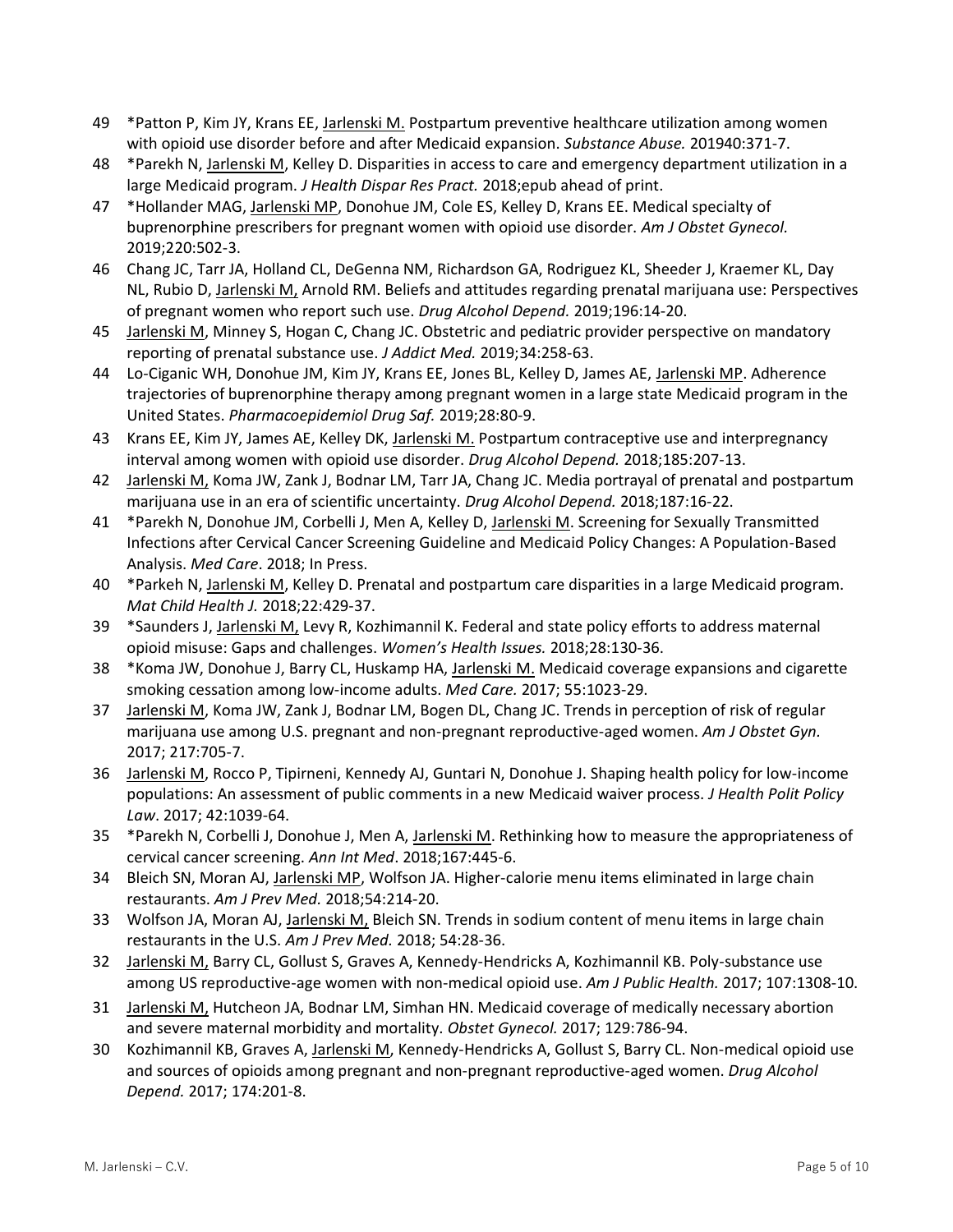- 29 Jarlenski M, Hogan C, Bogen DL, Chang JC, Bodnar LM, Van Nostrand E. Characterization of U.S. state laws requiring health care provider reporting of perinatal substance use. *Women's Health Issues.* 2017; 27:264-70.
- 28 Jarlenski M, Bodnar LM, Kim JY, Donohue J, Krans EE, Bogen DL. Filled prescriptions for opioids after vaginal delivery. *Obstet Gynecol.* 2017;129:431-7.
- 27 Jarlenski M, Zank J, Tarr J, Chang JC. Public health messages about perinatal marijuana use in an evolving policy context. *Substance Abuse.* 2017; 38:48-54.
- 26 Bleich SN, Wolfson JA, Jarlenski MP. Calorie changes in large chain restaurants from 2008 to 2015. *Prev Med.* 2017;100:112-6.
- 25 \*Parekh N, Corbelli J, Donohue J, Men A, Jarlenski M. Cervical Cancer Screening Guideline Adherence Before and After Guideline Changes in Pennsylvania Medicaid. *Obstet Gynecol.* 2016;129:66-75.
- 24 Jarlenski M, Tarr JA, Holland CL, Farrell D, Chang JC. Pregnant women's access to information about perinatal marijuana use: A qualitative study. *Women's Health Issues.* 2016;26:452-9.
- 23 Jarlenski M, Borrero S, La Charite T, Zite N. Episode-based payment for perinatal care in Medicaid: Implications for practice and policy. *Obstet Gynecol.* 2016; 127:1080-4.
- 22 Jarlenski MP, Wolfson JA, Bleich SN. Macronutrient composition of menu offerings in fast-food restaurants in the U.S. *Am J Prev Med.* 2016; 51:e91-7.
- 21 Jarlenski M, Baik S, Zhang Y. Trends in use of medications for smoking cessation in Medicare, 2007-2012. *Am J Prev Med.* 2016; 51:301-8.
- 20 Bleich SN, Wolfson JA, Jarlenski M, Block JP. Restaurants with calories displayed on menu labels had lower calorie counts compared to restaurants without such labels. *Health Aff.* 2015;34:1877-84.
- 19 Jarlenski M, Baller J, Borrero S, Bennett WL. Trends in disparities in low-income children's health insurance coverage and access to care by family immigration status. *Acad Pediatr.* 2016;16:208-15.
- 18 Bleich SN, Wolfson JA, Jarlenski MP. Calorie changes in large chain restaurants: Declines in new menu items but room for improvement. *Am J Prev Med.* 2016;50:e1-8.
- 17 Jarlenski M. Evidence, politics, and the future of the Children's Health Insurance Program. *JAMA Pediatr.* 2015;169:711-2.
- 16 Jarlenski MP, Chisholm M, Kachur S, Neale DN, Bennet WL. Use of pharmacotherapies for smoking cessation: Analysis of pregnant and postpartum Medicaid enrollees. *Am J Prev Med.* 2015;48:528-34.
- 15 Bleich SN, Wolfson JA, Jarlenski MP. Changes in caloric content of chain restaurant menu items in the U.S.: Implications for obesity prevention and evaluations of menu labeling. *Am J Prev Med.* 2015; 48:70- 5.
- 14 Jarlenski MP, McManus J, Diener-West M, Schwarz EB, Yeung E, Bennett WL. Association between support from a health professional and breastfeeding knowledge and practices among obese women. *Women's Health Issues.* 2014;24:641-8.
- 13 Jarlenski MP, Bennet WL, Bleich SN, Barry CL, Stuart EA. Effects of breastfeeding on postpartum weight loss among U.S. women. *Prev Med.* 2014;69:146-50.
- 12 Jarlenski M, Bleich SN, Bennett WL, Stuart EA, Barry CL. Medicaid enrollment policy increased smoking cessation among pregnant women but had no impact on birth outcomes. *Health Aff(Milwood).*  2014;33:997-1005.
- 11 Block LD, Jarlenski M, Wu AW, Feldman L, Conigliaro J, Swann J, Desai S. Inpatient safety outcomes following the 2011 residency work hour reform. *J Hosp Med.* 2014;9:347-52.
- 10 McGinty EE, Webster DW, Jarlenski M, Barry CL. News media framing of serious mental illness and gun violence in the United States, 1997-2012. *Am J Public Health.* 2014;104:406-13.
- 9 Jarlenski MP, Bennett WL, Barry CL, Bleich SN. Insurance coverage and prenatal care among low-income pregnant women: An assessment of states' adoption of the 'Unborn Child' option in Medicaid and CHIP. *Med Care.* 2014*;*52:10-9.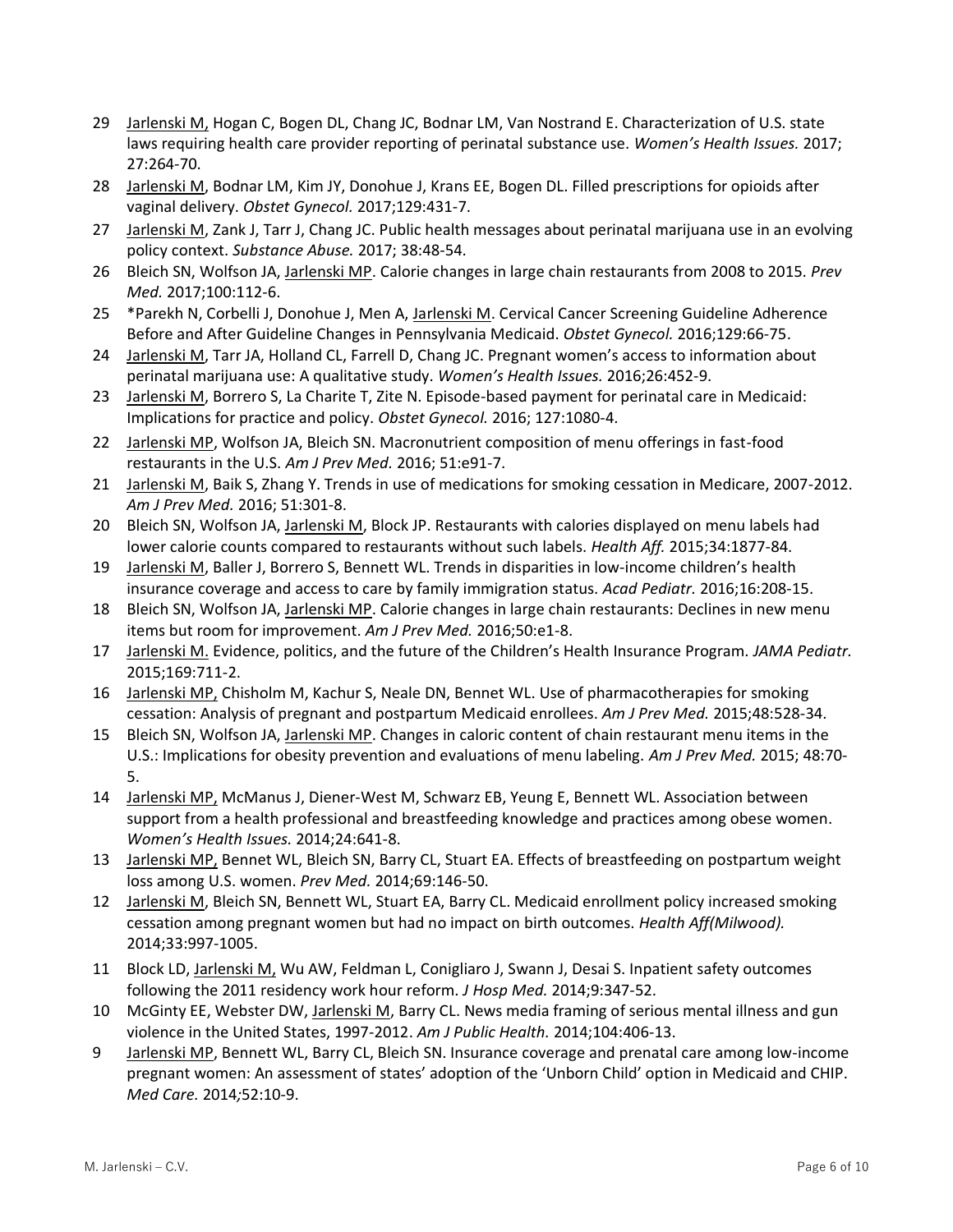- 8 Bleich SN, Gudzune KA, Bennett WL, Jarlenski MP, Cooper LA. How does physician BMI impact patient trust and perceived stigma? *Prev Med.* 2013;57:120-4.
- 7 Block LD, Jarlenski MP, Wu AW, Bennett WL. Mammography use among women ages 40-49 after the U.S. Preventive Services Task Force recommendation. *J Gen Intern Med*. 2013;28:1447-53.
- 6 Niederdeppe J, Gollust SE, Jarlenski MP, Nathanson AM, Barry CL. News coverage of sugar-sweetened beverage taxes: Pro- and anti-tax arguments in public discourse. *Am J Public Health.* 2013;103:e92-8.
- 5 Jarlenski MP, Gudzune KA, Bennett WL, Cooper LA, Bleich SN. Insurance coverage for weight loss: Overweight adults' views. *Am J Prev Med.* 2013;44:453-8.
- 4 Jarlenski M, Barry CL. News media coverage of trans fat: Health risks and policy responses. *Health Commun.* 2013;28:209-16.
- 3 Bleich SN, Jarlenski MP, Bell CN, LaVeist TA. Health inequalities: Trends, progress, and policy. *Ann Rev Public Health.* 2012;33:7-40.
- 2 Barry CL, Jarlenski M, Grob R, Schlesinger M, Gollust S. News media framing of childhood obesity in the United States from 2000 to 2009. *Pediatrics.* 2011;128:132-45.
- 1 Claxton G, Gabel J, DiJulio B, Pickreign J, Whitmore H, Finder B, Jarlenski M, Hawkins S. Health benefits in 2008: Premiums moderately higher, while enrollment in consumer-directed plans rises in small firms. *Health Aff(Millwood).* 2008;27:w492-502.

# **INVITED TALKS**

"Policy as a tool to achieve equity in maternal and child health." Metrolina Professor Speaker Series, UNC Charlotte College of Health and Human Services, Charlotte, NC, Nov 2019.

- "Mandatory reporting of prenatal substance use: Implications for practice and policy." Center for Research on Health Care Seminar Series, Pittsburgh, PA, May 2018.
- "Using real-world data to optimize opioid use disorder treatment for pregnant women in Pennsylvania Medicaid." AcademyHealth State University Partnership Learning Network Annual Meeting, Washington, DC, December 2017.
- "Cannabis use in pregnancy: Clinical and policy implications." National Maternal Nutrition Intensive Course. University of Minnesota, Minneapolis, MN, August 2017.
- "Association Between State Prenatal Substance Use Policies and Child Maltreatment Reports and Use of Social Services." George Washington University, Washington DC, November 2016.

# **SELECTED PEER-REVIEWED PRESENTATIONS**

- "Evidence and the politics of Medicaid," American Political Science Association annual research meeting, Virtual format, Sept 2020.
- "Duration of medication treatment in pregnancy and postpartum treatment and overdose." Addiction Health Services Research annual meeting, Park City, UT, Oct 2019.
- "Trends in opioid use disorder treatment for pregnant women in Medicaid, 2009-2015." Addiction Health Services Research annual meeting, Savannah, GA, Oct 2018.
- "Healthcare utilization in the first five years among children born to women with opioid use disorder." Addiction Health Services Research annual meeting, Savannah, GA, Oct 2018.
- "Media portrayals of risks and benefits of prenatal marijuana use in an era of scientific uncertainty." Association for Public Policy Analysis and Management Annual Fall Research Conference, Chicago, IL, Nov 4, 2017.
- "Trends in separate and concurrent cigarette smoking and marijuana us among US reproductive-aged women." Addiction Health Services Research annual meeting, Madison, WI, Oct 19, 2017.
- "Association Between State Prenatal Substance Use Policies and Child Maltreatment Reports and Use of Social Services." Addiction Health Services Research annual meeting, Seattle, WA, Oct 14, 2016.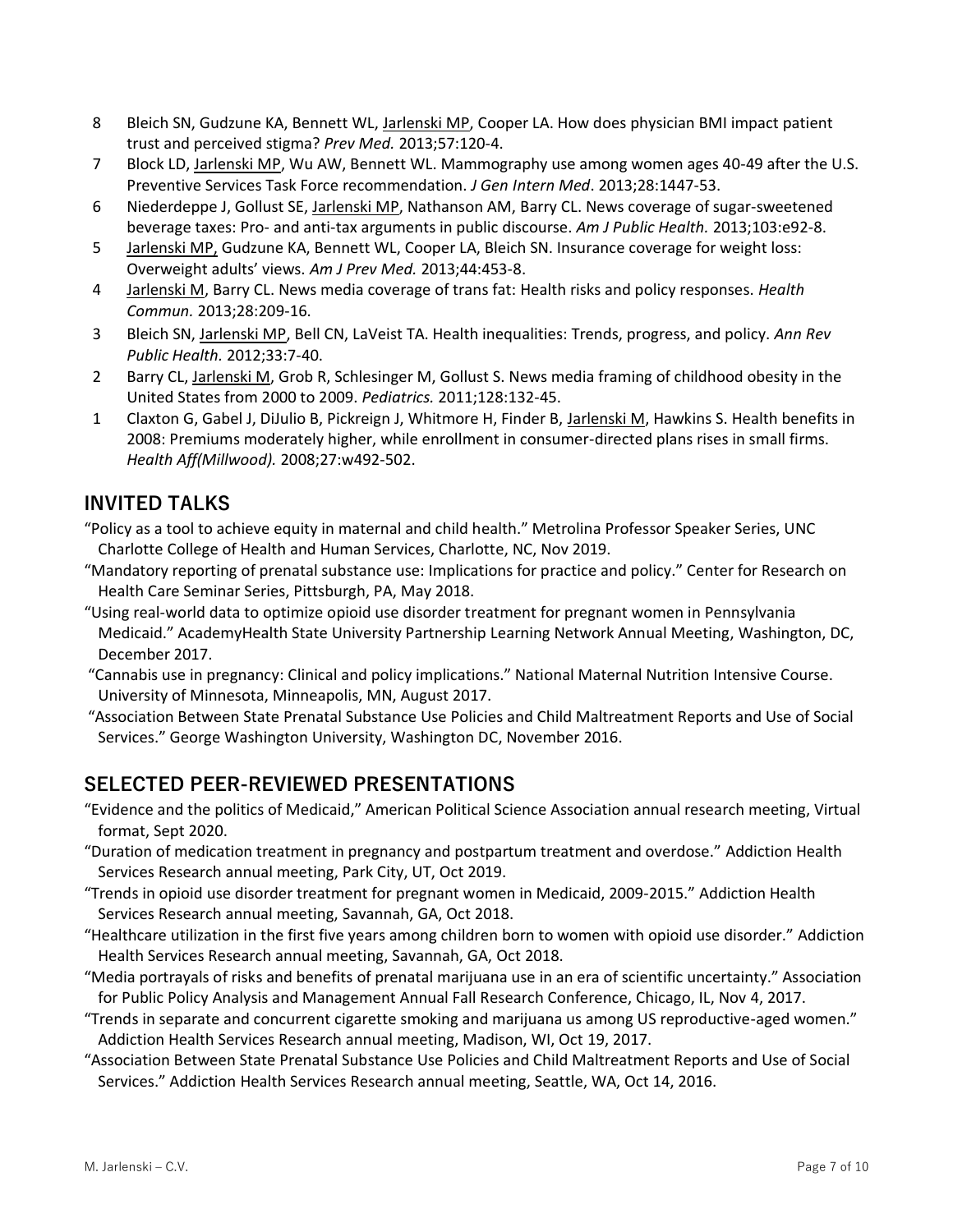- "State laws pertaining to prenatal substance use: Implications for clinical practice and public health." University of Pittsburgh Medical Ethics Conference, Pittsburgh, PA, Apr 1, 2016.
- "Evaluation Design for Community HealthChoices in Pennsylvania Medicaid." AcademyHealth State University Partnership Learning Network Meeting, Washington DC, Nov19, 2015.
- "The Children's Health Insurance Program: History, Evidence, and Politics." University of Pittsburgh School of Medicine American Medical Student Association meeting, Pittsburgh PA, Feb 25, 2015.
- "Health and Demographic Characteristics of Pregnant Women who Enroll in Medicaid: Do Income and Enrollment Policies Matter?" AcademyHealth Gender and Health Annual Interest Group Meeting, Baltimore, MD, June 22, 2013.
- "Medicaid enrollment and prenatal insurance coverage: An assessment of states' adoption of the 'Unborn Child' option." Johns Hopkins Women's Health Research Group Annual Symposium, Baltimore, MD, May 20, 2013.
- "Overweight adults' perceived helpfulness of wellness benefits for weight loss." American College of Preventive Medicine Annual Meeting, Phoenix, AZ, Feb 23, 2013.
- "News Media Framing and Childhood Obesity." Association for Public Policy Analysis and Management Annual Fall Research Conference, Washington, DC, Nov 5, 2009.

## **PEER REVIEW ACTIVITIES**

- *Ad Hoc* Peer reviewer for National Institutes of Health Organization and Delivery of Health Services Study Section, November 19, 2021.
- *Ad Hoc* Peer reviewer for National Institutes of Health Organization and Delivery of Health Services Study Section, March 3-4, 2021.
- *Ad Hoc* Peer reviewer for National Institutes of Health HEAL Initiative, PAR Special Emphasis Panel, June 20-21, 2019.
- *Ad Hoc* Peer reviewer for National Institutes of Health Risk, Prevention, and Behavior Integrated Review Group, PAR Special Emphasis Panel, March 29, 2019.
- *Ad Hoc* RAND Quality Assurance Peer Reviewer, April 2019.
- *Ad Hoc* Peer reviewer for National Institutes of Health Special Emphasis Panel: Health Services Research on Minority Health and Health Disparities, ZRG1HDMY-56, July 2018.
- *Ad hoc* peer reviewer for the Office of Chief Scientist Intramural Grant Program in Food and Drug Administration (US-FDA).
- Ad hoc peer reviewer for the following journals:

*Annals of Internal Medicine, American Journal of Public Health, American Journal of Preventive Medicine, American Journal of Epidemiology, American Journal of Managed Care, Drug and Alcohol Dependence, Health Affairs, Health Services Research, Inquiry, JAMA, JAMA Health Forum, JAMA Pediatrics, JAMA Network Open, Journal of Addiction Medicine, Journal of Health Politics, Policy, and Law, Journal of Substance Abuse Treatment, Journal of Women's Health, Maternal and Child Health Journal, Medical Care, Nicotine and Tobacco Research, Substance Abuse*

### **HONORS AND AWARDS**

- 2019 John D Thompson Prize for Young Investigators, Association of University Programs in Health Administration
- 2013 Victor P. Raymond Memorial Fund scholarship, Johns Hopkins Bloomberg School of Public Health
- 2012 June Culley Scholarship in Health Policy and Management, Johns Hopkins Bloomberg School of Public Health
- 2010-2012 Sir Arthur Newsholme Scholarship, Johns Hopkins Bloomberg School of Public Health
- 1997-2001 Trustee Scholar Award scholarship, Otterbein College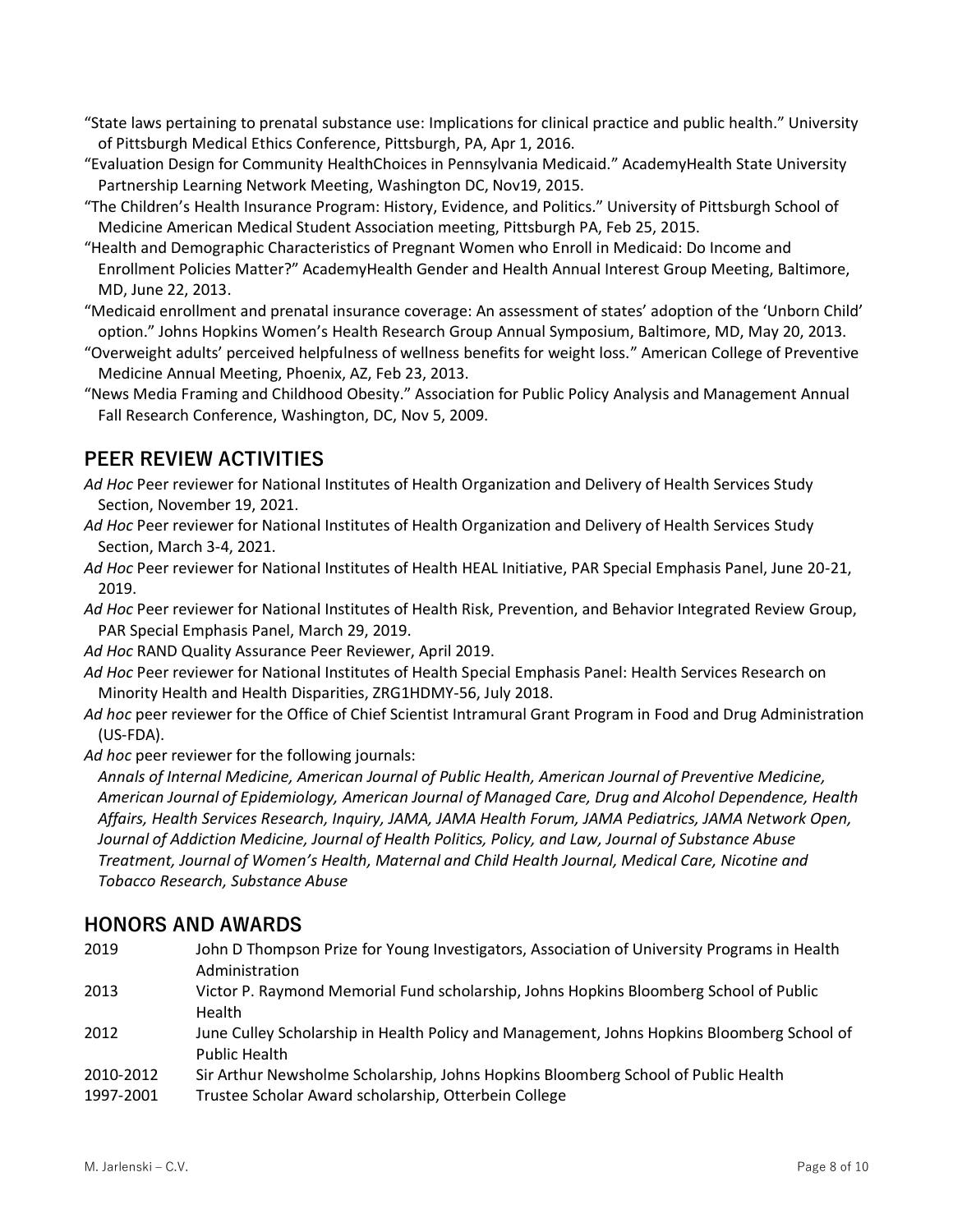# **TEACHING**

| $2016$ – present | HPM 2063: The Politics of Health Policy                          |
|------------------|------------------------------------------------------------------|
| $2018 - present$ | BQIM Health Insurance and Risk Management (Katz Business School) |
| $2016 - 2018$    | HPM 2216: Health Insurance: Financing Medical Care               |

# **STUDENT MENTORSHIP**

| <b>Primary Mentorship or Committee Chair</b> |               |                                                                    |  |  |
|----------------------------------------------|---------------|--------------------------------------------------------------------|--|--|
| <b>Student</b>                               | Degree, Year  | <b>Research Project</b>                                            |  |  |
| Alice Gao                                    | PhD, exp 2023 | Dissertation, "Medical cannabis and chronic pain and mental        |  |  |
|                                              |               | health outcomes in the United States"                              |  |  |
| <b>Christian Trent</b>                       | MHA, 2021     | Master's Essay, "Enhancing quality primary and specialty care:     |  |  |
|                                              |               | Improving the healthcare experiences of lesbian, gay, bisexual,    |  |  |
|                                              |               | transgender, and queer (LGBTQ+) patients at UPMC Community         |  |  |
|                                              |               | Medicine, Inc"                                                     |  |  |
| <b>Chandler Caulfield</b>                    | MHA/MBA, 2020 | Master's Essay, "Using Time-Driven Activity-Based Costing to       |  |  |
|                                              |               | assess total hip arthroplasty bundles: A case study"               |  |  |
| Catherine Ricelli                            | MHA/MBA, 2019 | Master's Essay, "Analysis of sexual violence laws in U.S. states   |  |  |
|                                              |               | and other countries"                                               |  |  |
| Sushma Narra                                 | MHA, 2018     | Master's Essay, "The role of state family planning policies in the |  |  |
|                                              |               | health and social outcomes of women and children"                  |  |  |
| Natasha Parekh                               | MS, 2017      | Master's Thesis, "Cervical cancer screening guideline adherence    |  |  |
|                                              |               | and perinatal care disparities in Pennsylvania Medicaid"           |  |  |
| Mario Scarpinato                             | MHA, 2017     | Master's Essay, "A comparison of risk adjustment and reinsurance   |  |  |
|                                              |               | in Medicare Part D and the Affordable Care Act"                    |  |  |
| Emmy Hacksaw                                 | MHA, 2017     | Master's Essay, "Development of a program to improve quality of    |  |  |
|                                              |               | care for postpartum depression"                                    |  |  |
| Deborah Backman                              | MPH, 2016     | Master's Essay, "Pennsylvania school health policies relating to   |  |  |
|                                              |               | physical activity and nutrition, 2002-2012"                        |  |  |
| <b>Drake Watters</b>                         | MHA, 2016     | Master's Essay, "What Matters to You? Patient experience in joint  |  |  |
|                                              |               | replacement"                                                       |  |  |
| Sally Caine Leathers                         | MS, 2016      | Master's Thesis, "Variation in coverage and access to obesity      |  |  |
|                                              |               | treatment in plans offered on federally facilitated marketplaces"  |  |  |

#### **Mentorship Team Member or Committee Member**

| <u>INCHIOLSHIP TEATH INCHINEL OF COMMITTEE</u> |               |                                                                    |
|------------------------------------------------|---------------|--------------------------------------------------------------------|
| Noelle Spencer                                 | PhD, exp 2023 | Dissertation, "Menstrual equity in a public health context"        |
| Jessica Frankeberger                           | PhD, exp 2022 | Dissertation, "Social ecological contexts of opioid overdoses and  |
|                                                |               | hospital readmissions in the postpartum period"                    |
| Robin Zwier                                    | PhD, 2021     | Dissertation, "Making maternal mortality public: Racialized        |
|                                                |               | reproduction in medical review, investigative journalism, and      |
|                                                |               | birth justice activism"                                            |
| Kirsten Eom                                    | PhD, 2021     | Dissertation, "Reducing disparities in colorectal cancer screening |
|                                                |               | among low-income non-elderly adults"                               |
| Deena Blumenfeld                               | MPH, 2021     | Master's Essay, "Attendance of Group Childbirth Education          |
|                                                |               | Classes and the Impact on Cesarean Section and Labor Induction:    |
|                                                |               | A Literature Review"                                               |
| <b>Stephanie Hartos</b>                        | MPH, 2020     | Master's Thesis, "Early screening for perinatal depression in      |
|                                                |               | Pittsburgh: A qualitative research study"                          |